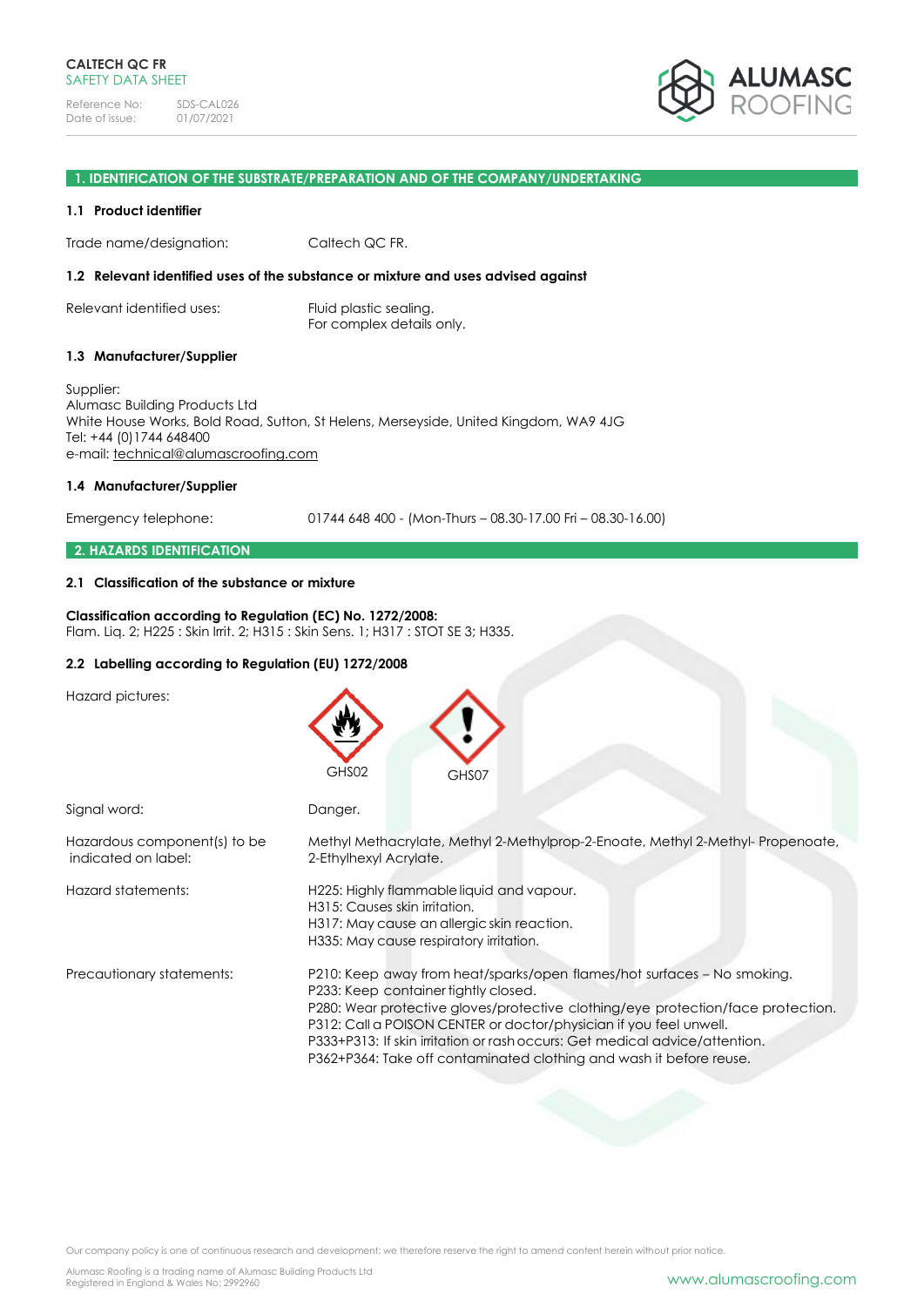

# **3. COMPOSITION AND INFORMATION ABOUT THE COMPONENTS**

# **3.1 Substances**

Fibre reinforced polymethylmethacrylate (PMMA) resin.

### **3.2 Mixture**

#### **Chemical characterization:**

Mixture with reactive acrylates.

#### **Hazardous ingredients:**

| Ingredient                     |                       | Classification (EC) 1272/2008                  | Concentration      |
|--------------------------------|-----------------------|------------------------------------------------|--------------------|
| Methyl Methacrylate,           | CAS No: 80-62-6       | Flam. Lig. 2; H225 STOT SE 3; H335 Skin Irrit. | 15.0 - 20.0 % by   |
| Methyl 2-Methyl-Prop-2-Enoate, | EC-No: 201-297-1      | 2; H315 Skin Sens. 1; H317                     | weight             |
| Methyl 2- Methylpropenoate     | Index-No:             |                                                |                    |
|                                | 607-035-00-6          |                                                |                    |
|                                | <b>REACH No:</b>      |                                                |                    |
|                                | 01-2119452498-28-XXXX |                                                |                    |
| 2-Ethylhexyl Acrylate          | CAS No: 103-11-7      | Skin Irrit, 2; H315 Skin Sens, 1; H317 STOT SE | $10.0 - 15.0 %$ by |
|                                | EC-No: 203-080-7      | 3; H335 Aquatic Chronic 3; H412                | weight             |
|                                | Index-No:             |                                                |                    |
|                                | 607-107-00-7          |                                                |                    |
|                                | <b>REACH No:</b>      |                                                |                    |
|                                | 01-2119453158-37-XXXX |                                                |                    |
| Aliphatic Urethanacrylate      |                       | Skin Irrit. 2; H315 Eye Irrit. 2; H319         | 5.0 - 10.0 % by    |
|                                |                       |                                                | weight             |
| $ 1,1)-$ (P-Tolylimino)        | CAS No: 38668-48-3    | Acute Tox. 2; H300 Eye Irrit. 2; H319 Aquatic  | $0.1 - 1.0\%$ by   |
| Dipropan-2-OI                  | EC-No: 254-075-1      | Chronic 3; H412                                | weight             |
|                                | REACH No:             |                                                |                    |
|                                | 01-2119980937-17-XXXX |                                                |                    |

# **4. FIRST AID MEASURES**

# **4.1 Description of first aid measures**

| General advice:          | Move out of dangerous area.<br>Take off all contaminated clothing immediately.<br>Do not leave the victim unattended.<br>Show this safety data sheet to the doctor in attendance. |
|--------------------------|-----------------------------------------------------------------------------------------------------------------------------------------------------------------------------------|
| If inhaled:              | Move to fresh air. If symptoms persist, call a doctor.<br>Show this safety data sheet to the doctor in attendance.                                                                |
| In case of skin contact: | Wash off immediately with soap and plenty of water while removing all contaminated<br>clothes and shoes.<br>If skin irritation occurs, get medical advice/attention.              |
| In case of eye contact:  | In the case of contact with eyes, rinse immediately with plenty of water and seek<br>medical advice.                                                                              |
| If swallowed:            | Rinse mouth. Do NOT induce vomiting.<br>Call a doctor immediately.                                                                                                                |

# **4.2 -**

# **4.3 Indication of any immediate medical attention and special treatment needed**

Treat symptomatically.

Our company policy is one of continuous research and development; we therefore reserve the right to amend content herein without prior notice.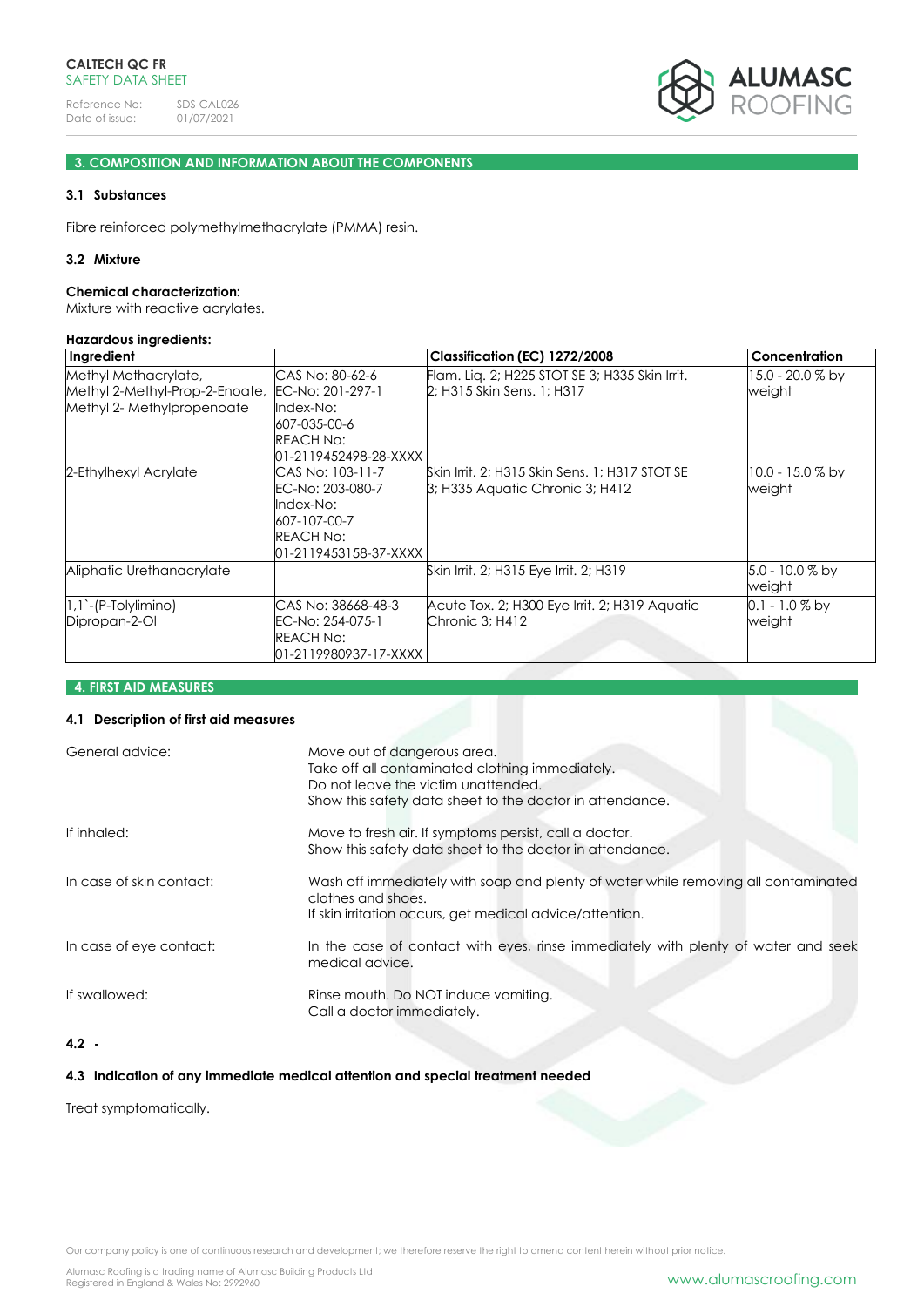# **5. FIRE-FIGHTING MEASURES**

### **5.1 Extinguishing media**

### **Suitable extinguishing media:**

Carbon dioxide (CO2), Foam, Water spray, Dry powder.

### **Unsuitable extinguishing media:**

High volume water jet.

#### **5.2 Special hazards arising from the substance or mixture**

Violent polymerization may be caused by extremes of temperatureand direct sunlight. Fire will produce dense black smoke containing hazardous combustion products (see heading 10). Exposure to decomposition products may be a hazard to health.

#### **5.3 Advice for fire-fighters**

In the event of fire, wearself-contained breathing apparatus. Fire residues and contaminated fire extinguishing water must be disposed of in accordance with local regulations. Do not allow run-off from fire-fighting to enter drains or water courses.

### **6. ACCIDENTAL RELEASE MEASURES**

### **6.1 Personal precautions, protective equipment and emergency procedures**

Ensure adequate ventilation. Vapours are heavier than air and may spread along floors. Use personal protective equipment.

#### **6.2 Environmental precautions**

Prevent further leakage or spillage if safe to do so. Do not flush into surface water or sanitary sewer system. Avoid sub-soil penetration.

### **6.3 Methods and materials for containment and cleaning up**

Soak up with inert absorbent material (e.g. sand, silica gel, acid binder, universal binder, sawdust). Clean contaminated surface thoroughly. Treat recovered material as described in the section "disposal considerations".

#### **6.4 Reference to other sections**

Disposal considerations also see Section 13.

### **6.5 Additional information**

Treat recovered material as described in the section "disposal considerations".

#### **7. HANDLING AND STORAGE**

#### **7.1 Precautions for safe handling**

Processing may lead to evolution of flammable volatiles. In case of insufficient ventilation, wear suitable respiratory equipment. Keep product and empty container away from heat and sources of ignition. Handle and open container with care. Avoid contact with skin and eyes.

Smoking, eating and drinking should be prohibited in the application area. For personal protection see Section 8. Observe label precautions.

Take precautionary measures against static discharges. Vapours may form explosive mixture with air. Use water spray to cool unopened containers.

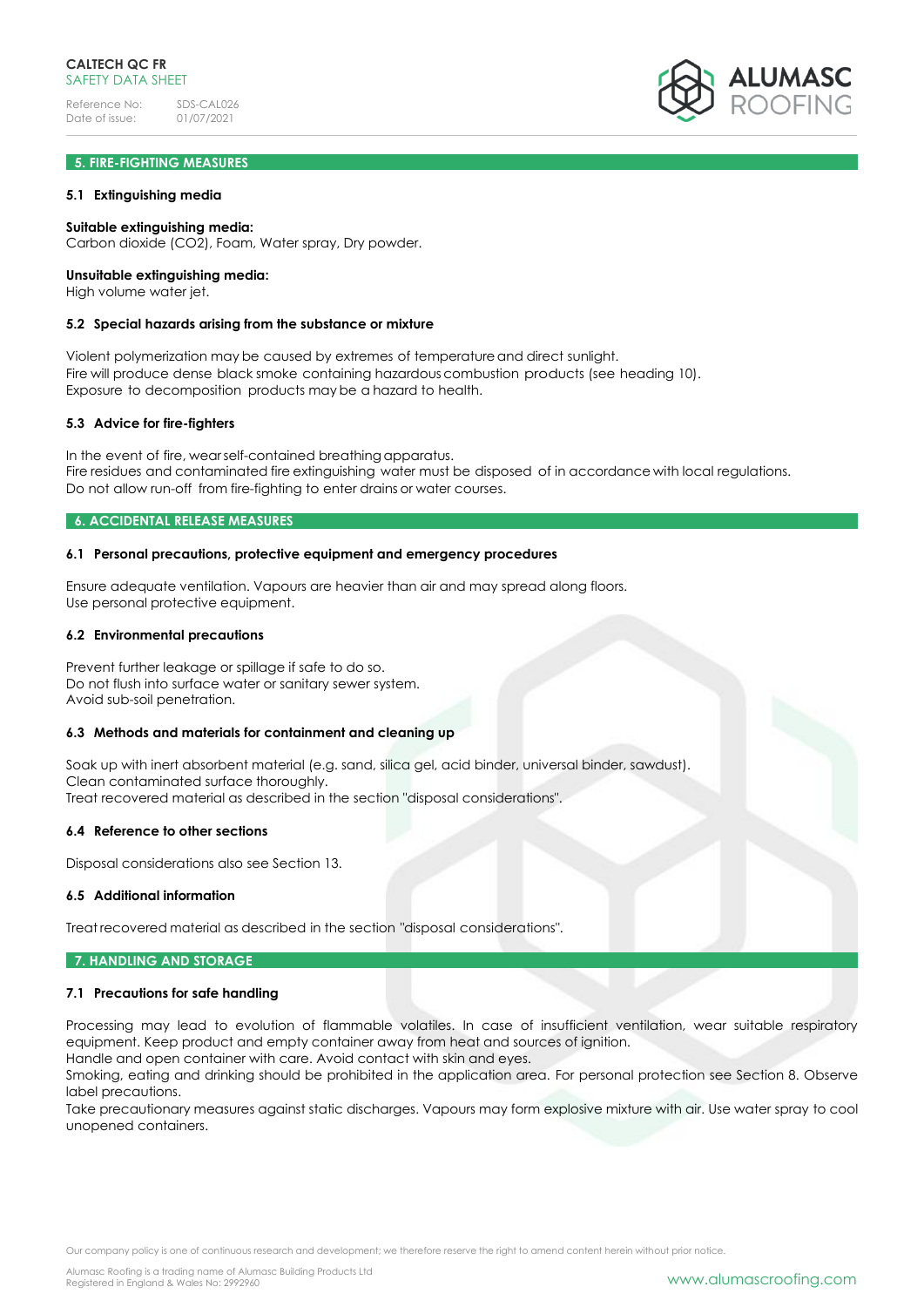

# **7.2 Conditions for safe storage, including any incompatibilities**

Store in accordance with the particular national regulations. Keep in a cool, well-ventilated place. Keep in properly labelled containers. Containers which are opened must be carefully resealed and kept upright to prevent leakage. \*TRGS 510: 3.

# **8. EXPOSURE CONTROLS/PERSONAL PROTECTION**

#### **8.1 Control parameters**

## **Methyl Methacrylate:**

### **Great Britain:**

| Long-term exposure<br>value/ ppm | Long-term exposure<br>value/ mg/m3 | Short-term exposure<br>value / ppm | Short-term exposure<br>value / mg/m3 | Source |
|----------------------------------|------------------------------------|------------------------------------|--------------------------------------|--------|
| 50                               | 208                                | I UU                               | 416                                  |        |

Source: 19 - EH40/2005 Workplace exposure limits (2011).

#### **Europe:**

| Long-term exposure value/ppm | Short-term exposure value<br>/ppm | Ilssuina date     | Source |
|------------------------------|-----------------------------------|-------------------|--------|
| 50                           |                                   | 2009/1<br>$\circ$ |        |
| DIDFCTH/EQOOOIIIIET          |                                   |                   |        |

Source: 24 - DIRECTIVE 2009/161/EU.

# **DNEL:**

| Value                    | <b>Target group</b> | <b>Exposure route</b> | <b>Exposure frequency</b>   | Source |
|--------------------------|---------------------|-----------------------|-----------------------------|--------|
| $210 \,\mathrm{mg/m^3}$  | Workers             | <b>Inhalation</b>     | Long-term effects local     | 100    |
| $210$ mg/m <sup>3</sup>  | <b>Workers</b>      | <b>Inhalation</b>     | Long-term effects systemic  | 100    |
| $1.5 \,\mathrm{mg/cm^2}$ | <b>Workers</b>      | Skin                  | Long-term effects local     | 100    |
| 13,67 mg/kg              | <b>Workers</b>      | Skin                  | Long-term effects systemic  | 100    |
| $105 \text{ mg/m}^3$     | Consumers           | <b>Inhalation</b>     | Long-term effects local     | 100    |
| 74,3 mg/m <sup>3</sup>   | Consumers           | <b>Inhalation</b>     | Long-term effects, systemic | 100    |
| $1.5 \,\mathrm{mg/cm^2}$ | Consumers           | Skin                  | Long-term effects local     | 100    |
| 8,2 mg/kg                | Consumers           | Skin                  | Long-term effects systemic  | 100    |
| $1.5 \,\mathrm{mg/cm^2}$ | Consumers           | <b>Skin</b>           | Short-term effects local    | 100    |

Source: 100 – Firmendaten.

### **PNEC:**

| Value                      | <b>Exposure route</b> | Source |
|----------------------------|-----------------------|--------|
| 0,94 mg/l                  | Freshwater            | 100    |
| 0,094 mg/l                 | Marine water          | 100    |
| 5,74 mg/kg                 | Sediment              | 100    |
| 1,47 mg/kg                 | Soil                  | 100    |
| Source: 100 – Firmendaten. |                       |        |

### **2-Ethylhexyl Acrylate:**

#### **DNEL:**

| <b>Value</b>               | Target group | <b>Exposure route</b> | <b>Exposure frequency</b> | Source |
|----------------------------|--------------|-----------------------|---------------------------|--------|
| $37.5 \,\mathrm{mg/m^3}$   | Workers      | <b>Inhalation</b>     | Long-term effects local   | 100    |
| $0,242$ mg/cm <sup>2</sup> | Workers      | Skin                  | Long-term effects local   | 100    |
| $0,242 \,\mathrm{mg/cm^2}$ | Workers      | Skin                  | Short-term effects local  | 100    |
| 4,5 mg/m <sup>3</sup>      | Consumers    | <b>Inhalation</b>     | Long-term effects local   | 100    |

Source: 100 – Firmendaten.

Our company policy is one of continuous research and development; we therefore reserve the right to amend content herein without prior notice.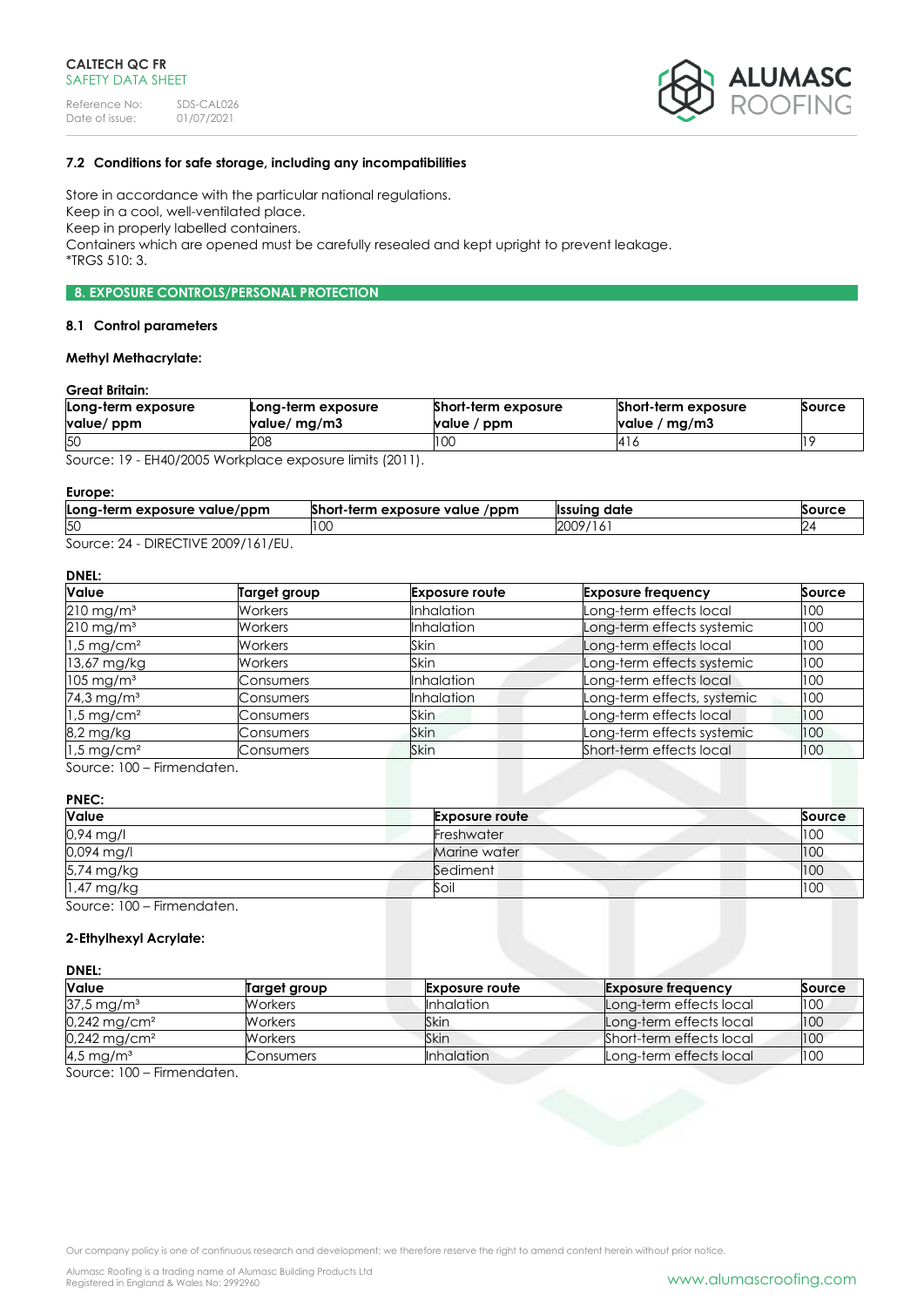Reference No: SDS-CAL026<br>Date of issue: 01/07/2021 Date of issue: 01/07/2021



| <b>PNEC:</b>        |                            |               |
|---------------------|----------------------------|---------------|
| <b>Value</b>        | <b>Exposure route</b>      | <b>Source</b> |
| 0,002752 mg/l       | Fresh water                | 100           |
| 0,000272 mg/l       | Seawater                   | 100           |
| $2.3$ mg/l          | Wastewater treatment plant | 100           |
| 0,126 mg/kg         | Sediment water             | 100           |
| 0,126 mg/kg         | Sediment seawater          | 100           |
| $1,0$ mg/kg         | Soil                       | 100           |
| 0,0023 mg/kg        | Intermittent release       | 100           |
| $R = 100$ $R = 100$ |                            |               |

Source: 100 – Firmendaten.

# **1,1`-(P-Tolylimino)Dipropan-2-Ol:**

# **DNEL:**

| <b>Value</b>          | Target group | <b>Exposure route</b> | Exposure freauency | <b>Source</b> |
|-----------------------|--------------|-----------------------|--------------------|---------------|
| $2 \,\mathrm{mg/m^3}$ | Workers      | <b>Inhalation</b>     | Long-term effects  | 100           |
| $0.6$ mg/kg           | Workers      | Skin                  | Lona-term effects  | 100           |
| Firmannadortan        |              |                       |                    |               |

Source: 100 – Firmendaten.

#### **PNEC:**

| Value        | <b>Exposure route</b> | Source |
|--------------|-----------------------|--------|
| 199,5        | Wastewater treatment  | 100    |
| 0,0072 mg/kg | Marine water          | 100    |
| $0.017$ mg/l | Freshwater            | 100    |

Source: 100 – Firmendaten.

# **8.2 Exposure controls**

| Respiratory protection:                                                                 | In interiors and during exceeding of the air limit values carrying of<br>protective masks is absolutely necessary.<br>Vapour during processing may be irritating to the respiratory tract and to<br>the eyes. When workers are facing concentrations above the exposure<br>limit they must use appropriate certified respirators.           |
|-----------------------------------------------------------------------------------------|---------------------------------------------------------------------------------------------------------------------------------------------------------------------------------------------------------------------------------------------------------------------------------------------------------------------------------------------|
| Remarks:                                                                                | Recommended Filter type: A1, A2 (in case of higher concentration).<br>Use the indicated respiratory protection if the occupational exposure limit<br>is exceeded and/or in case of product release (dust).                                                                                                                                  |
| Hand protection:                                                                        | Protective gloves complying with EN 374. Please observe the instructions<br>regarding permeability and breakthrough time which are provided by<br>the supplier of the gloves. Also take into consideration the specific local<br>conditions under which the product is used, such as the danger of cuts,<br>abrasion, and the contact time. |
| Unsuitable material:<br>Suitable material:<br>Material thickness:<br>Breakthrough time: | Woven fabric, leather gloves.<br>Nitriles.<br>0,38 mm.<br>$<$ 25 mins.                                                                                                                                                                                                                                                                      |
| Eye protection:                                                                         | Tightly fitting safety goggles.                                                                                                                                                                                                                                                                                                             |
| Skin and body protection:                                                               | Wear suitable protective equipment. Long sleeved clothing.                                                                                                                                                                                                                                                                                  |
| General protective and hygiene measures:                                                | Handle in accordance with good industrial hygiene and safety practice.<br>Keep away from food, drink and animal feeding stuffs. Wash hands before<br>breaks and at the end of workday. Use protective skin cream before<br>handling the product. Avoid contact with the skin and the eyes.                                                  |
| Engineering measures:                                                                   | Ensure adequate ventilation, especially in confined areas. When workers<br>are facing concentrations above the exposure limit they must use<br>appropriate certified respirators.                                                                                                                                                           |

Our company policy is one of continuous research and development; we therefore reserve the right to amend content herein without prior notice.

Alumasc Roofing is a trading name of Alumasc Building Products Ltd<br>Registered in England & Wales No: 2992960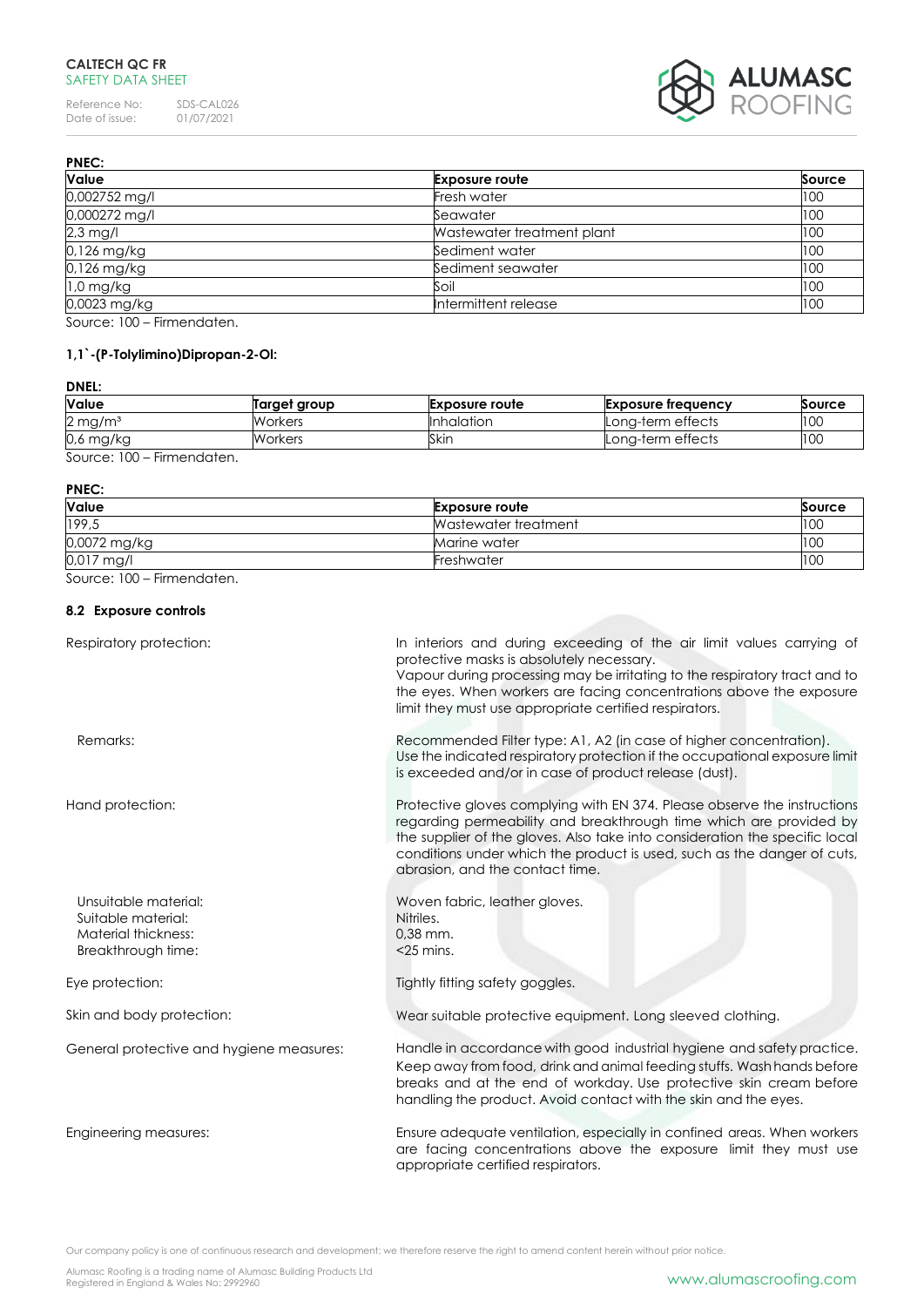

# **9. PHYSICAL AND CHEMICAL PROPERTIES**

### **9.1 Information on basic physical and chemical properties**

Physical state: Liquid. Form: Liquid. Colour: Colour: Different colour tone. Odour: Typic for acrylates. pH: Remarks: Neutral. \*Boiling point [ \*Flash point [ Evaporation rate [kg /(s\*m<sup>2</sup>]]: Not determined. \*Explosion limits [Vol-%]: The product itself had not been tested.

Lower limit:  $1.7$  vol %. Upper limit: 12,5 vol %.

Lower limit:  $0.9$  vol %. Upper limit: 6.4 vol %. Vapour density:  $\blacksquare$ Density [g/cm<sup>3</sup>]: Density [g/cm<sup>3</sup>]: Water solubility [g/l]: Remarks: Insoluble.<br>artition coefficient n-octanol/water (loa PO/W): Not determined. Partition coefficient n-octanol/water (log P O/W): Viscosity, dynamic [kg/(m\*s)]: Approx. 80 - 100 dPa\*s. Temperature: 20<sup>o</sup>C. Measuring method: Measuring method: Explosive properties: Not relevant. Oxidising properties: Not relevant.

### **9.2 Other information**

Ignition temperature [°C]: 280°C.

# **10. STABILITY AND REACTIVITY**

# **10.1 -**

**10.2-**

# **10.3 Possibility of hazardous reactions**

The product is normally supplied in a stabilized form. If the permissible storage period and/or storage temperature is noticeably exceeded, the product may polymerize with heat evolution. Risk of receptacle bursting.

 $>100^{\circ}$ C.

Methyl Methacrylate.

2-Ethylhexyl Acrylate.

 $10^{\circ}$ C.

### **10.4 Conditions to avoid**

Extremes of temperature and direct sunlight.

### **10.5 Materials to avoid**

Reacts violently with peroxides. Reducing agents, Strong bases, Amines, Oxidizing agents.

Our company policy is one of continuous research and development; we therefore reserve the right to amend content herein without prior notice.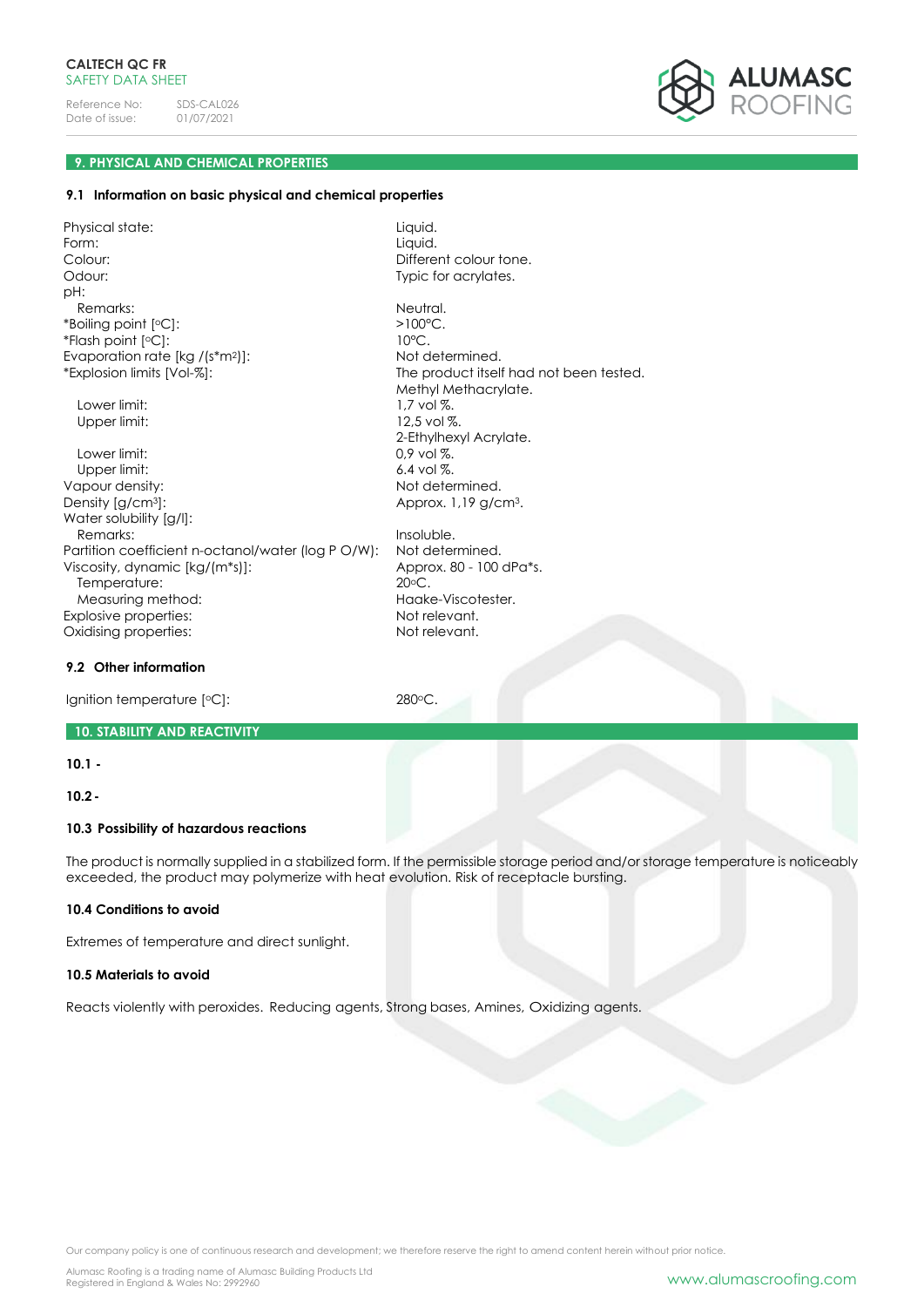

# **11. TOXICOLOGICAL INFORMATION**

# **11.1Information on toxicological effects**

#### **Hazardous ingredients:**

# **Methyl Methacrylate:**

| Oral toxicity [mg/kg]      | <b>Test criterion</b> | Test species | <b>Measuring method</b>        | Source |
|----------------------------|-----------------------|--------------|--------------------------------|--------|
| >5000                      | LD50                  |              | <b>OECD Test Guideline 401</b> | 10C    |
| Source: 100 – Firmendaten. |                       |              |                                |        |

| Derr<br><br>$\sqrt{2}$<br>toxic<br>*ITV<br>ՊԼ, | criterior<br>$-$ | l species<br>≏י |     |
|------------------------------------------------|------------------|-----------------|-----|
| >5000                                          | ∟ບບບ             | יו הו<br>ושע    | 100 |

```
Source: 100 – Firmendaten.
```

| Img/II<br><b>LC50</b><br><br>vapours<br>4h.<br>tor<br>alation<br>mnr | <br>Test<br>criterion | Tе.<br>species | Source |
|----------------------------------------------------------------------|-----------------------|----------------|--------|
| 29,8<br>$\sim$<br>— ب∙<br>$-1$                                       | UU                    | Ra             | ט ע    |

Source: 100 – Firmendaten.

| Irritant effect on skin: | Irritating.                |
|--------------------------|----------------------------|
| Test species:            | Rabbit.                    |
| Irritant effect on eyes: | Irritant.                  |
| Test species:            | Rabbit.                    |
| Sensitization:           | Skin sensitization.        |
| Test species:            | Mouse.                     |
| Carcinogenic effects:    | Not a carcinogen.          |
| Test species:            | Rat, mouse.                |
| Mutagenicity:            | Not mutagenic.             |
| Reproduction toxicity:   | Not toxic to reproduction. |

| Specific target organ toxicity (single exposure) [mg/kg] |     |
|----------------------------------------------------------|-----|
| Causes respiratory tract irritation.                     | 100 |
| Source: 100 – Firmendaten.                               |     |

| Specific target organ toxicity (repeated exposure) [mg/kg] | Source |
|------------------------------------------------------------|--------|
| No known effect.                                           | 100    |
| Source: 100 – Firmendaten.                                 |        |

# **2-Ethylhexyl Acrylate:**

| Oral toxicity [mg/kg]           | Test criterion | <b>Test species</b> | Source |
|---------------------------------|----------------|---------------------|--------|
| 4435 mg/kg                      | .D50           | Rat                 | 100    |
| Source: $100 -$<br>Firmendaten. |                |                     |        |

| Dermal toxicity [mg/kg]    | <b>Test criterion</b> | Test species | Source |
|----------------------------|-----------------------|--------------|--------|
| 7522 mg/kg                 | LD50                  | Rabbit       | 100    |
| Source: 100 – Firmendaten. |                       |              |        |

| $\cdots$<br><b>Inhalative</b><br>↑ foxicity [mg/l] | species | $-$<br>duration<br><b>Exposure</b> | Source |
|----------------------------------------------------|---------|------------------------------------|--------|
| 1,19<br>ma <sub>1</sub>                            | Ka,     | ' hours                            | 100    |

Source: 100 – Firmendaten.

| Irritant effect on skin: | Skin irritation.         |
|--------------------------|--------------------------|
| Test species:            | Rabbit.                  |
| Exposure duration:       | 4 h.                     |
| Irritant effect on eyes: | Slightly irritating.     |
| Measuring method:        | OECD Test Guideline 405. |
| Test species:            | Rabbit.                  |
| Sensitization:           | Skin sensitization.      |
| Carcinogenic effects:    | No known effect.         |
| Mutagenicity:            | No known effect.         |
| Reproduction toxicity:   | No known effect.         |

Our company policy is one of continuous research and development; we therefore reserve the right to amend content herein without prior notice.

Alumasc Roofing is a trading name of Alumasc Building Products Ltd<br>Registered in England & Wales No: 2992960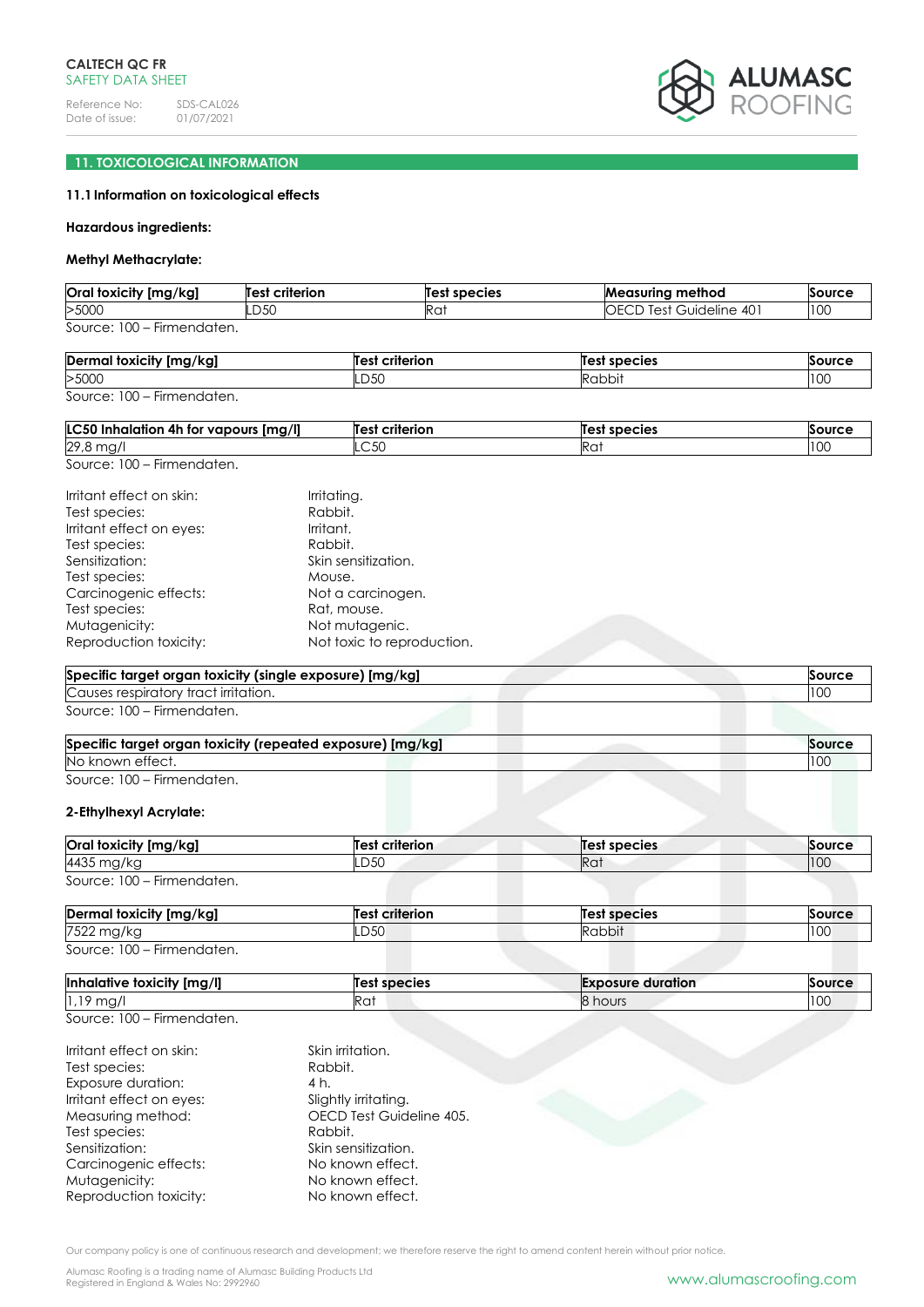Reference No: SDS-CAL026<br>Date of issue: 01/07/2021 Date of issue:



| Specific target organ toxicity (single exposure) [mg/kg] |  | Source |
|----------------------------------------------------------|--|--------|
| Causes respiratory tract irritation                      |  | 10C    |
| Source: 100 – Firmendaten.                               |  |        |
| .                                                        |  |        |

| Specific target organ toxicity (repeated exposure) [mg/kg]<br>Source |     |
|----------------------------------------------------------------------|-----|
| No known effect                                                      | 100 |
| Source: 100 – Firmendaten.                                           |     |

# **1,1`-(P-Tolylimino)Dipropan-2-Ol:**

| Oral toxicity [mg/kg]                                         | Test criterion | Test species | Source |
|---------------------------------------------------------------|----------------|--------------|--------|
| 45 mg/kg                                                      | LD50           | Rai          | 100    |
| ' 00 '<br>Firmendaten.<br>Source:<br>$\overline{\phantom{0}}$ |                |              |        |

| Dermal toxicity [mg/kg]    | Test criterion | Test species | Source |  |
|----------------------------|----------------|--------------|--------|--|
| 2001.<br>mg/kg             | LD50           | Rai          | 100    |  |
| Source: 100 - Firmendaten. |                |              |        |  |

| Irritant effect on skin: | No skin irritation.                       |
|--------------------------|-------------------------------------------|
| Irritant effect on eyes: | Irritant.                                 |
| Sensitization:           | No sensitization responses were observed. |
| Mutagenicity:            | Negative.                                 |

# **11.2Additional information**

Symptoms of overexposure may be headache, dizziness, tiredness, nausea and vomiting. Irritating to eyes, respiratory system and skin. Irritating to mucous membranes.

# **12. ECOLOGICAL INFORMATION**

# **12.1Ecological information**

### **Toxicity:**

# **Hazardous ingredients:**

### **Methyl Methacrylate:**

| Toxicity to fish [mg/l] | Test criterion | Test species                           | <b>Measuring method</b>             | <b>Exposure duration</b> | Source |
|-------------------------|----------------|----------------------------------------|-------------------------------------|--------------------------|--------|
| $191$ mg/l              | LC 50          | Oncorhynchus mykiss<br>(rainbow trout) | <b>OECD Test Guideline 203 96 h</b> |                          | 100    |

Source: 100 – Firmendaten.

| Toxicity to daphnia [mg/l] | <b>Test criterion</b> | Test species                  | <b>Exposure duration</b> | <b>Measuring method</b>           | Source |
|----------------------------|-----------------------|-------------------------------|--------------------------|-----------------------------------|--------|
| 69 mg/l                    | EC 50:                | Daphnia magna<br>(water flea) | 48 h                     | <b>OECD</b> Test<br>Guideline 202 | 100    |

Source: 100 – Firmendaten.

| Toxicity to algae [mg/l] | <b>Test criterion</b> | Test species                                  | <b>Exposure duration</b> | <b>Measuring method</b>            | Source |
|--------------------------|-----------------------|-----------------------------------------------|--------------------------|------------------------------------|--------|
| $>110$ mg/l              | EC50                  | Selenastrum<br>capricornutum<br>(green algae) | 72 h                     | <b>IOECD</b> Test<br>Guideline 201 | 100    |

Source: 100 – Firmendaten.

| [mg/l]<br><b>NOEC</b><br>(fish)          | <b>species</b><br>Test                     | <b>Measuring method</b> | Source |
|------------------------------------------|--------------------------------------------|-------------------------|--------|
| 9.                                       | tish<br><b>Brachydanio rerio</b><br>lzebra | Guideline 210<br>Test   | 100    |
| 0.100<br>المراسية المراسر بمراسم ومردونا |                                            |                         |        |

Source: 100 – Firmendaten.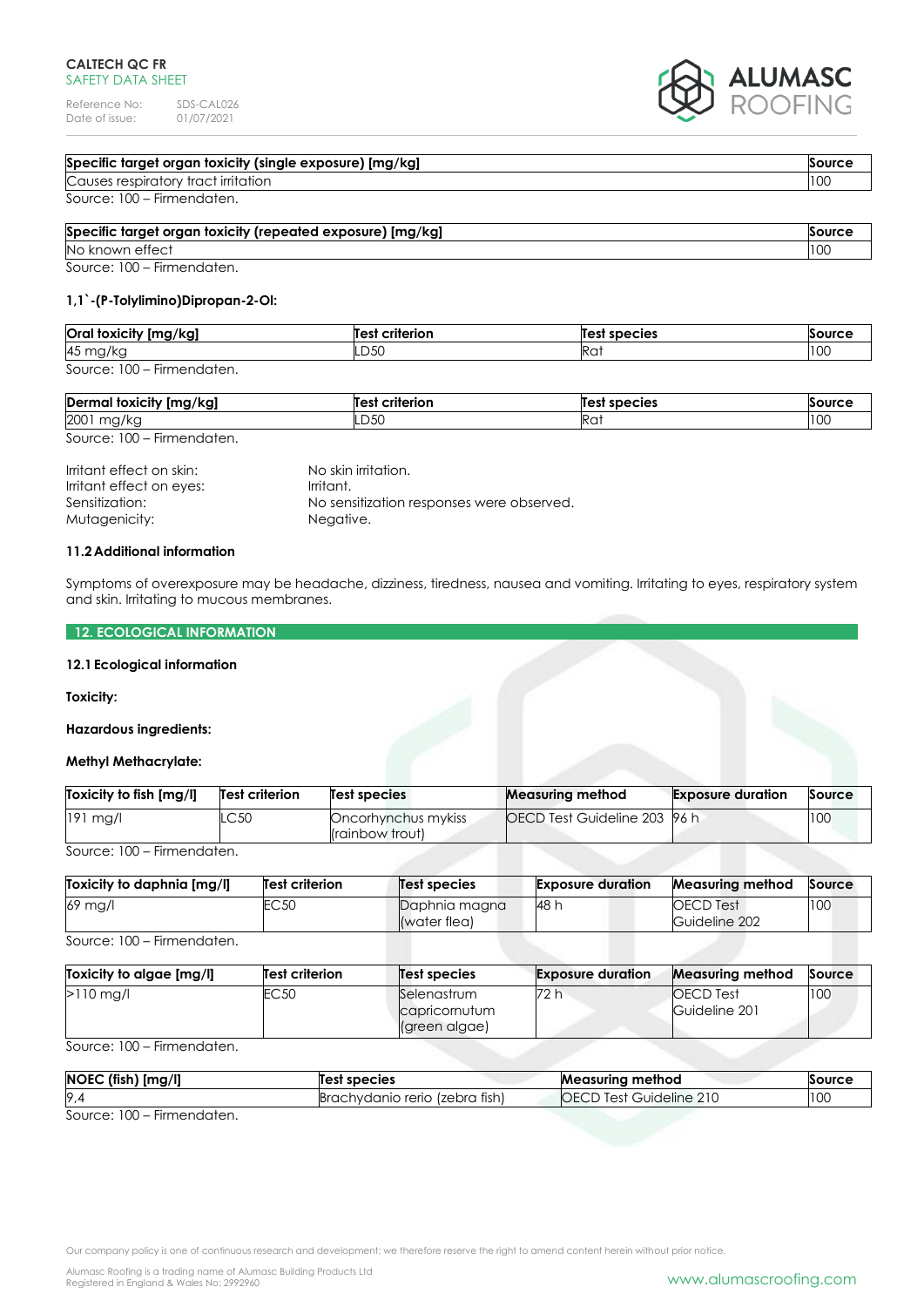Reference No: SDS-CAL026<br>Date of issue: 01/07/2021 Date of issue:



| NOEC (daphnia) [mg/l]      | Test species               | <b>Measuring method</b>        | Source |
|----------------------------|----------------------------|--------------------------------|--------|
| 37                         | Daphnia magna (water flea) | <b>OECD Test Guideline 202</b> | 100    |
| Source: 100 – Firmendaten. |                            |                                |        |

Biodegradability: Readily biodegradable.<br>
Method of analysis: CECD 301C/ISO 9408/E Method of analysis: OECD 301C/ ISO 9408/ EEC 92/69/V, C.4-F.<br>Bioaccumulation: Does not bioaccumulate. Does not bioaccumulate. Mobility: Terrestrial compartment not relevant.

### **2-Ethylhexyl Acrylate:**

| Toxicity to fish [mg/l] | Test criterion | Test species                                       | <b>Measuring method</b>           | <b>Exposure duration</b> | Source |
|-------------------------|----------------|----------------------------------------------------|-----------------------------------|--------------------------|--------|
| 1,81                    | .C50           | Oncorhynchus<br>mvkiss<br><i>l</i> (rainbow trout) | <b>OECD</b> Test<br>Guideline 203 | 96 h                     | 100    |

Source: 100 – Firmendaten.

| Toxicity to daphnia [mg/l] | Test criterion | Test species                  | <b>Exposure duration</b> | <b>Measuring method</b>           | Source |
|----------------------------|----------------|-------------------------------|--------------------------|-----------------------------------|--------|
| 3, 1                       | EC 50:         | Daphnia magna<br>(water flea) | 148 h                    | <b>OECD Test</b><br>Guideline 202 | 100    |

Source: 100 – Firmendaten.

| Toxicity to algae [mg/l] | <b>Test criterion</b> | Test species               | <b>Exposure duration</b> | <b>Measuring method</b>           | Source |
|--------------------------|-----------------------|----------------------------|--------------------------|-----------------------------------|--------|
| 1,71                     | EC50                  | Desmodesmus<br>subspicatus | 72 h                     | <b>OECD</b> Test<br>Guideline 201 | 100    |

Source: 100 – Firmendaten.

| NOEC (algae) [mg/l]        | <b>Test species</b>     | <b>Measuring method</b>        | Source |
|----------------------------|-------------------------|--------------------------------|--------|
| 0,45                       | Desmodesmus subspicatus | <b>OECD Test Guideline 201</b> | 100    |
| Source: 100 – Firmendaten. |                         |                                |        |

Biodegradability: Readily biodegradable. Ready degradability<br>Bioaccumulation: Bioaccumulation slight, log Pow 4,64.

# **1,1`-(P-Tolylimino)Dipropan-2-Ol:**

| Toxicity to fish [mg/l] | <b>Test criterion</b> | Test species                      | <b>Exposure duration</b> | Source |
|-------------------------|-----------------------|-----------------------------------|--------------------------|--------|
|                         | $\cap$ 50<br>∟ບບບ     | Brachydanio rerio<br>(zebra fish) | - 96 r.                  | 100    |

Source: 100 – Firmendaten.

| Toxicity to daphnia [mg/l] | <b>Test criterion</b> | <b>Test species</b>           | <b>Exposure duration</b> | Source |
|----------------------------|-----------------------|-------------------------------|--------------------------|--------|
| 28,8                       | EC50                  | Daphnia magna<br>(water flea) | 18h                      | 100    |

Source: 100 – Firmendaten.

| Toxicity to algae [mg/l] | <b>Test criterion</b> | <b>Test species</b> | <b>Exposure duration</b> | Source |
|--------------------------|-----------------------|---------------------|--------------------------|--------|
| 245                      | EC50                  | Desmodesmus         | 27 h                     | 100    |
|                          |                       | subspicatus         |                          |        |

Source: 100 – Firmendaten.

| Biodegradability: | Poorly biodegradable. |
|-------------------|-----------------------|
| Bioaccumulation:  | No data available.    |

**12.2 -**

**12.3 -**

**12.4 -**

Our company policy is one of continuous research and development; we therefore reserve the right to amend content herein without prior notice.

Alumasc Roofing is a trading name of Alumasc Building Products Ltd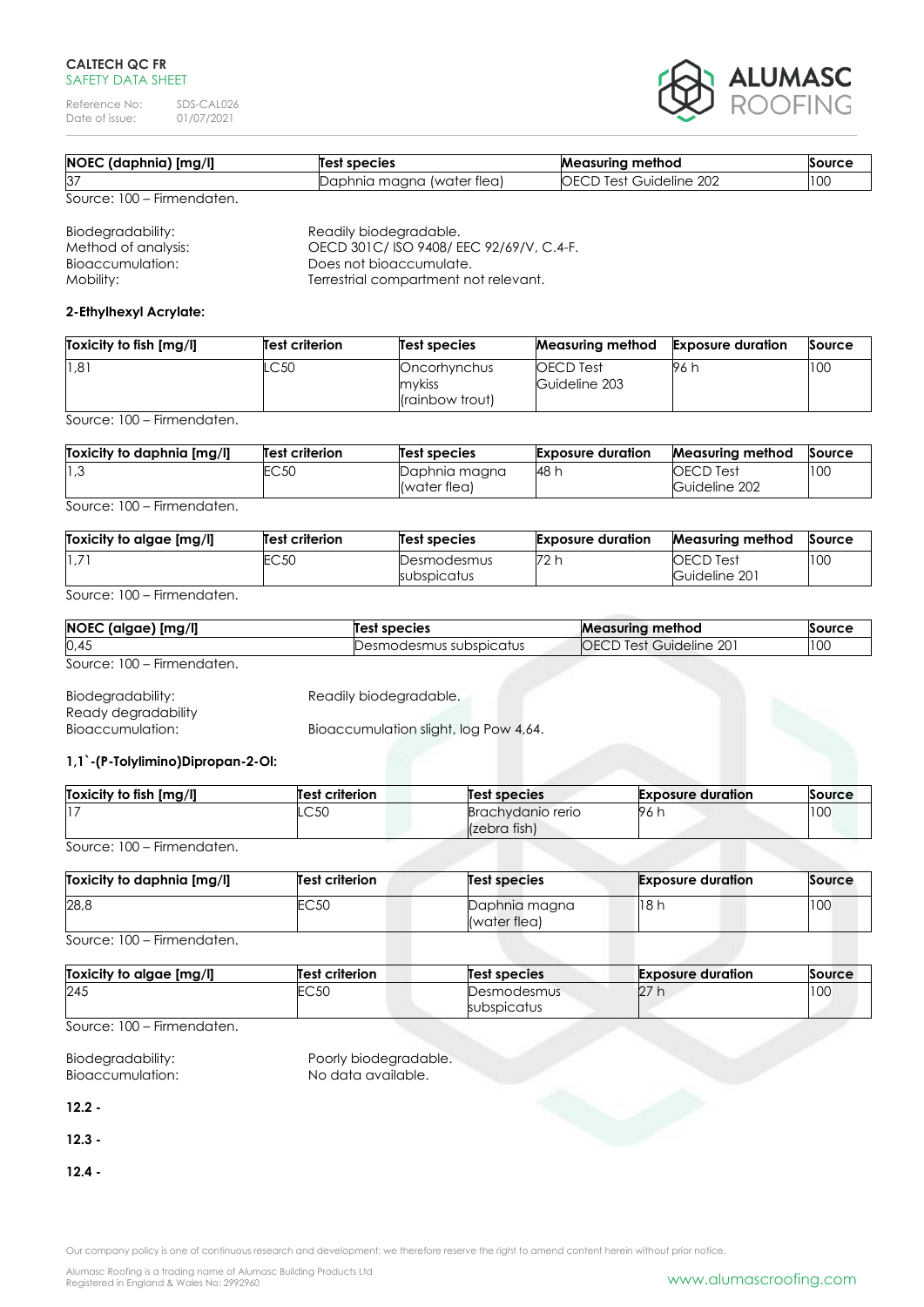Reference No: SDS-CAL026<br>Date of issue: 01/07/2021 Date of issue:



# **12.5 Results of PBT and vPvB assessment**

This preparation contains no substance considered to be persistent, bioaccumulating nor toxic (PBT).

### **12.6 Other adverse effects**

No data available.

| <b>13. DISPOSAL CONSIDERATIONS</b> |                                                                                                                                                                                                                                                                                                                                                                                                                                                    |
|------------------------------------|----------------------------------------------------------------------------------------------------------------------------------------------------------------------------------------------------------------------------------------------------------------------------------------------------------------------------------------------------------------------------------------------------------------------------------------------------|
| 13.1 Waste treatment methods       |                                                                                                                                                                                                                                                                                                                                                                                                                                                    |
| Disposal considerations:           | According to the European Waste Catalogue, Waste Codes are not product specific,<br>but application specific. The following Waste Codes are only suggestions:                                                                                                                                                                                                                                                                                      |
| Waste Code:                        | 08.04.10: waste adhesives and sealants other than those mentioned in 08.04.09.<br>The EWC Nr. only apply for the liquid product.<br>08 01 12: waste paint and varnish other than those mentioned in 08 01 11.<br>The EWC Nr. only apply for the liquid product.<br>17 02 03: plastic.<br>This EWC Nr. only apply for the hardened product.<br>08 04 09* waste adhesives and sealants containing organic solvents or other dangerous<br>substances. |

Uncleaned empty packaging:

# **14. TRANSPORT INFORMATION**

|                                 | *Land transport ADR/RID                                                                                                              | *Marine transport IMDG                                                                                                          | *Air transport ICAO/IATA                                                                                            |
|---------------------------------|--------------------------------------------------------------------------------------------------------------------------------------|---------------------------------------------------------------------------------------------------------------------------------|---------------------------------------------------------------------------------------------------------------------|
| <b>14.1 UN-No</b>               | 1263                                                                                                                                 | 1263                                                                                                                            | 1263                                                                                                                |
| 14.2 Description of the goods   | <b>PAINT</b>                                                                                                                         | <b>PAINT</b>                                                                                                                    | <b>PAINT</b>                                                                                                        |
| 14.3 UN proper shipping name    |                                                                                                                                      | <b>PAINT</b>                                                                                                                    | <b>PAINT</b>                                                                                                        |
| 14.4 Transport hazard class(es) | 3                                                                                                                                    | 3                                                                                                                               | 3                                                                                                                   |
| 14.5 Packaging group            | $\mathsf{III}$                                                                                                                       | III                                                                                                                             | $\mathbf{III}$                                                                                                      |
| Labels                          | 3                                                                                                                                    | 3                                                                                                                               | 3 - Flammable Liquid                                                                                                |
| Risk No.                        | 30                                                                                                                                   |                                                                                                                                 |                                                                                                                     |
| Category                        | 3                                                                                                                                    |                                                                                                                                 |                                                                                                                     |
| Factor                          |                                                                                                                                      |                                                                                                                                 |                                                                                                                     |
| <b>Classification code</b>      | F1                                                                                                                                   |                                                                                                                                 |                                                                                                                     |
| SP 640                          | 640E                                                                                                                                 |                                                                                                                                 |                                                                                                                     |
| Tunnel restriction code         | D/E                                                                                                                                  |                                                                                                                                 |                                                                                                                     |
| <b>Remarks</b>                  | (einschließlich Farbe, Lack,<br>Emaille, Beize, Schellack,<br>Firnis, Politur, flüssiger<br>Füllstoff und flüssige<br>Lackgrundlage) | (including paint, lacquer,<br>enamel, stain, shellac<br>solutions, varnish, polish,<br>liquid filler and liquid laquer<br>base) | (including paint, lacquer,<br>enamel, stain, shellac,<br>varnish, polish, liquid filler<br>and liquid lacquer base) |
| <b>EmS</b>                      |                                                                                                                                      | $F-E$ ; $S-E$                                                                                                                   |                                                                                                                     |
| Stowage category                |                                                                                                                                      | A                                                                                                                               |                                                                                                                     |

### **14.6 -**

# **14.7 Transport in bulk according to Annex II of MARPOL73/78 and the IBC Code**

Not relevant.